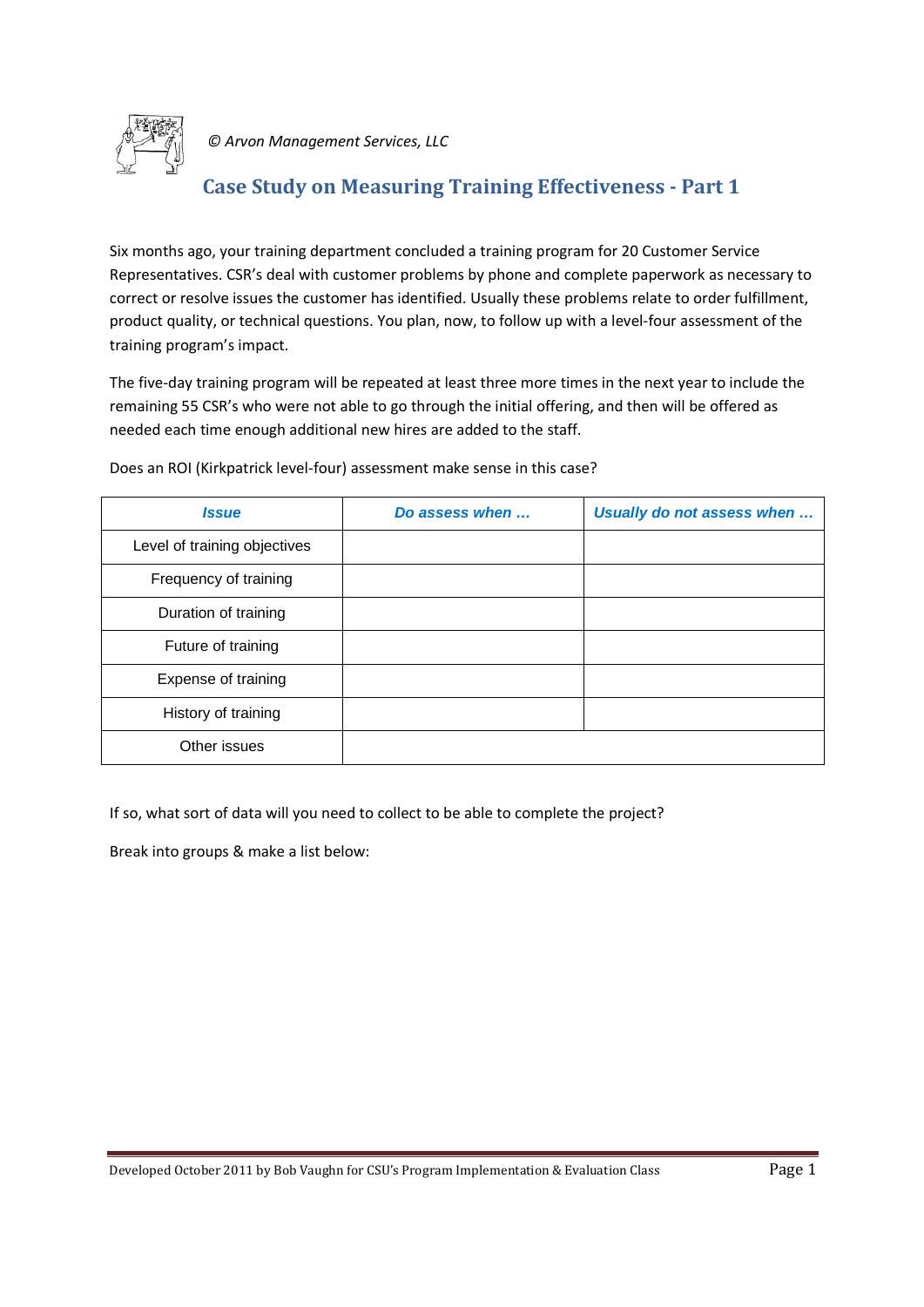

## **Case Study on Measuring Training Effectiveness - Part 2**

Suggested answer to Part 1 table:

| <b>Issue</b>                 | Do assess when                                                          | Usually do not assess when  |  |
|------------------------------|-------------------------------------------------------------------------|-----------------------------|--|
| Level of training objectives | Kirkpatrick's 4 or 3 (maybe 2?)                                         | Kirkpatrick's 1 (maybe 2?)  |  |
| Frequency of training        | High                                                                    | Low (infrequent)            |  |
| Duration of training         | Long - several days on up                                               | Short – less than 1 day     |  |
| Future of training           | More offerings expected                                                 | No or few offerings to come |  |
| Expense of training          | High                                                                    | Cheap                       |  |
| History of training          | Enough to get useable data                                              | New or no records to use    |  |
| Other issues                 | Organizational politics, resources available, flexibility & intangibles |                             |  |

A program assessment makes sense because the program is lengthy and will be repeated. Presumably, it can be changed or improved if necessary.

You need to know at least:

- · The reasons the training was requested (i.e., what problems and objectives were identified).
- The cost of the training program.
- · Performance data for either (a) before and after training, or (b) trained vs. untrained CSR's.
- · The net value of improvements which resulted.

Where might you find the information listed above in a typical organization?

List below some possible primary and secondary sources for this data.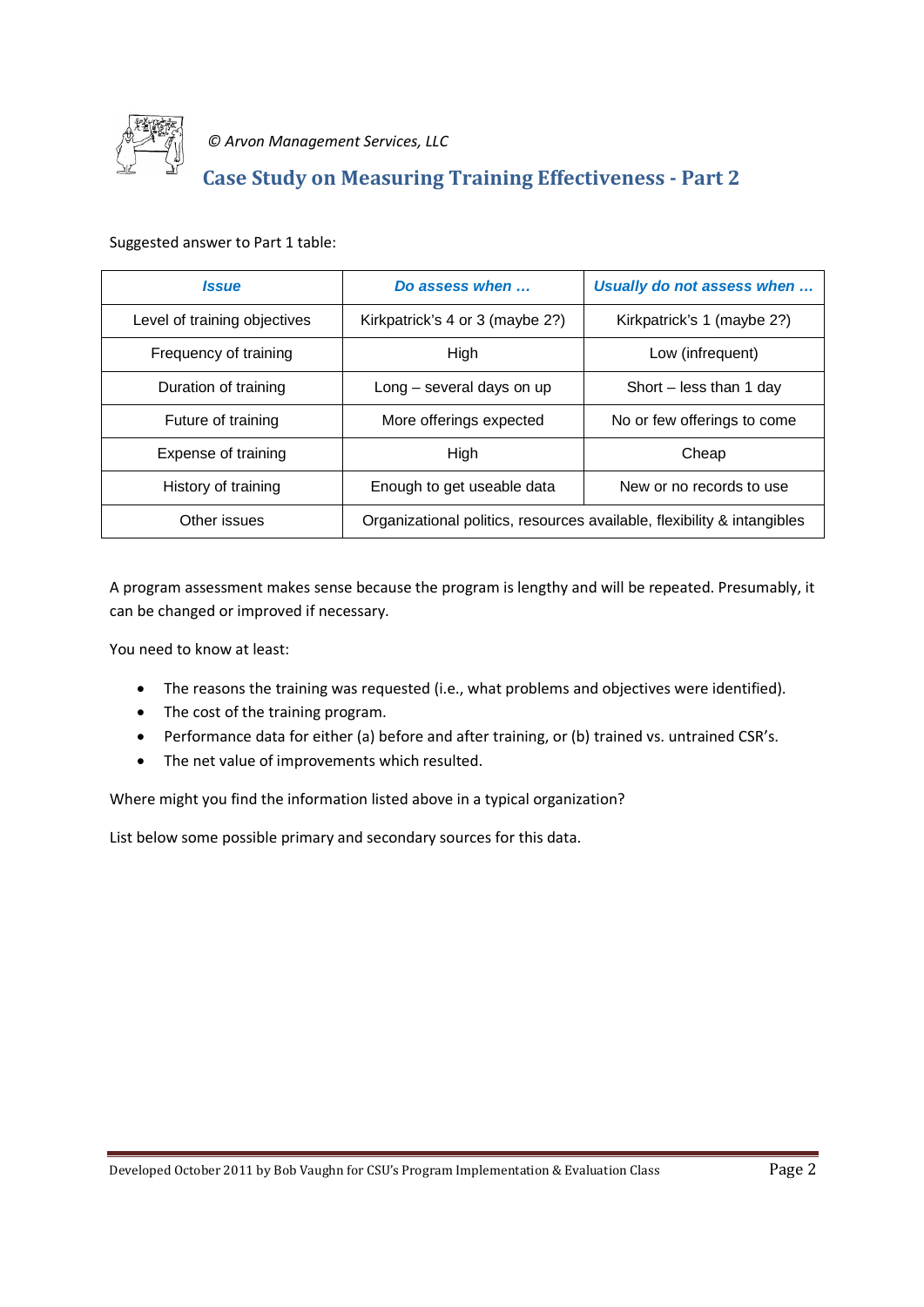

## **Case Study on Measuring Training Effectiveness - Part 3**

If a needs analysis was done, what gap was identified? It should be reflected in the training objectives for the program. If there are level 4 objectives, these will be the key for the measurement. If not, you'll need to work with whatever level 3, 2 or 1 objectives you can.

The cost of the training will include both direct and indirect amounts. At a minimum, consider:

- The trainer's cost in developing and presenting the course (hours x salary)
- · Any materials that had to be ordered or reproduced for the course
- · Room rental, if any, refreshments, etc.
- · Compensation for participants including trainer
- · Any other overhead allocation

The benefit of the training (remember, this usually can't be measured immediately) will include:

- · What change in performance has occurred since the training (AND/OR) what differences are there between the performance of CSR's who attended the program and those who did not?
- · What portion of that change or difference can be attributed to the training program?
- · What dollar value can be assigned to each unit of change?
- · What other related value can be documented based on discussions with key individuals?

The sources of information regarding these bullet pointed items will vary according to the business practices of each individual organization. Training costs can probably be determined by the accounting office. The ∆ (change) or difference in performance can possibly be ascertained by phone logs or other documentation kept by the CSR's or their administrator. The portion of the change which can be attributed will need to be negotiated with key individuals such as the responsible manager. Allowances will need to be made for any historical trends (for example, would numbers have improved some over the six months even without training, or were the trained people more, equally or less productive than the untrained prior to the training). The per unit dollar value will probably need to be a weighted average across all types of issues which the CSR's address. Other factors which might impact the final number include such things as reduced turnover among CSR's, lower staffing levels needed due to better training, improved customer satisfaction, and so on.

The cost and benefit figures for this program, based on the study are detailed on the following page.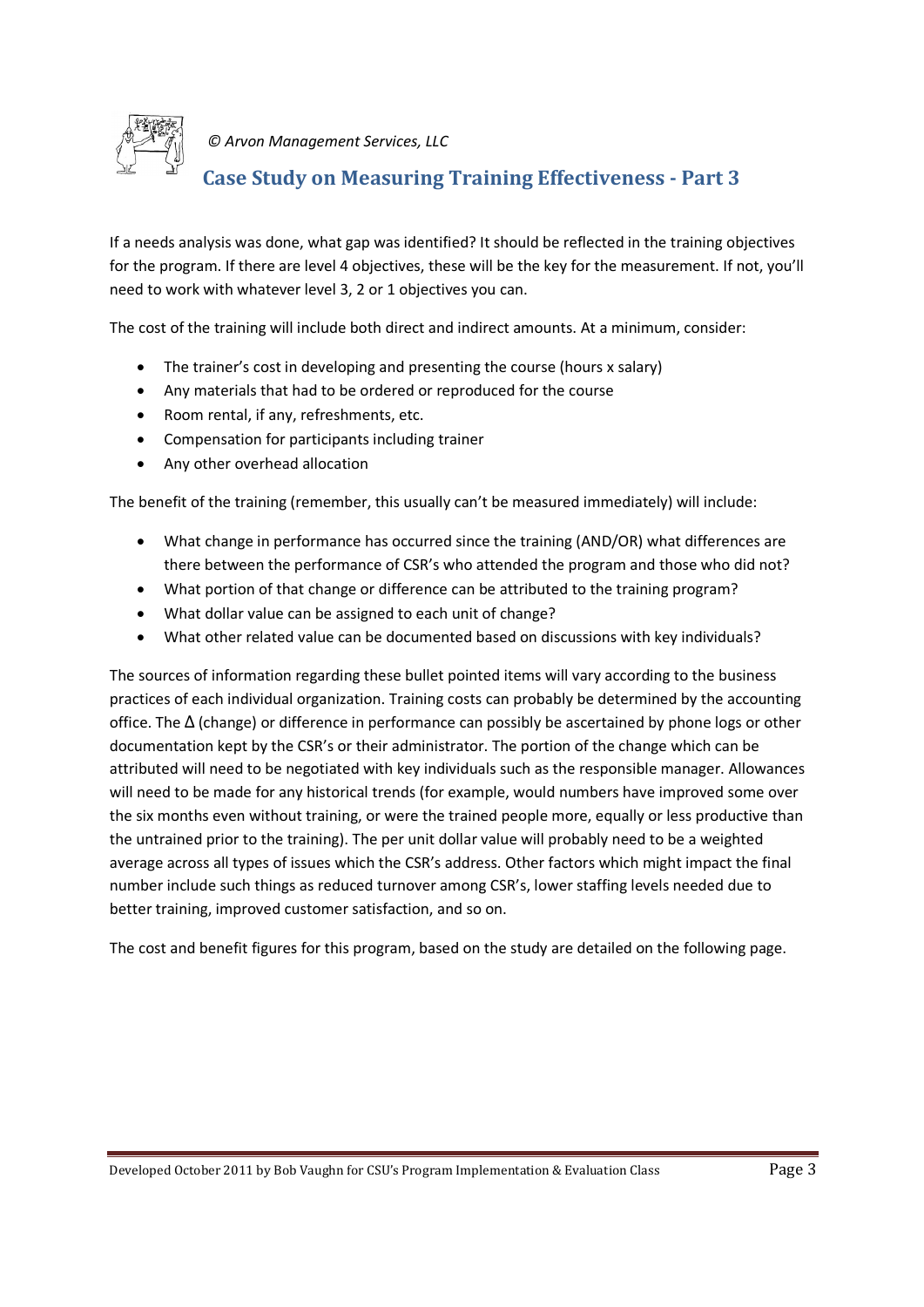

### **Part 3 continued**

For this case study, the following information has been documented by the company.

- 1. A group of three trainers developed and presented the 30 hour program. A standard measure is to presume 12 hours of development time for each hour in class if the developers already have a sense of the material (i.e., they don't have to do lots of research). The average salary and benefits of the trainers is \$25/hour. \$9,000
- 2. The expendable materials for the class cost approximately \$55 per trainee. \$1,100
- 3. The room was in-house and no fee was charged.
- 4. Coffee and snacks totaled \$850 for the week.
- 5. Other CSR's were paid overtime to help cover for the individuals in training. 36 people received an average extra 15 hours of work at time-and-a-half over their usual average of \$18/hour for wages and benefits. \$12,960
- 6. No other overhead charges were applied to this program.
- 7. The 20 trained CSR's now handle an average of 4.5 more calls each per week than they did before the training.
- 8. A look at individual records for the past year indicates that the volume handled prior to and following the training were both reasonably level, so no maturation factor is implied and the 4.5 unit increase can be directly attributed to the training. Also, untrained CSR's are not handling as many calls as those who went through training. A per unit cost is not meaningful due to wide variations in the nature of the calls which are handled.
- 9. No data on employee turnover is available after only six months, but due to the increased call handling, two of the non-trained CSR's who left the company were not replaced. Productivity has not been noticeably reduced by their absence. The annualized cost for a CSR in wages and benefits averages \$31,104.
- 10. The organization hires a company similar to J.D.Powers to run annual customer satisfaction surveys. Customer satisfaction is up over last year, according to this independent survey, and the polling company assigned a \$50k annual benefit to that intangible. Management estimates that perhaps 15% of that effect may be due to the training program, especially since only 20 out of 75 CSR's have completed the training, and they have only been trained for six months.

Compute the ROI on the training program.